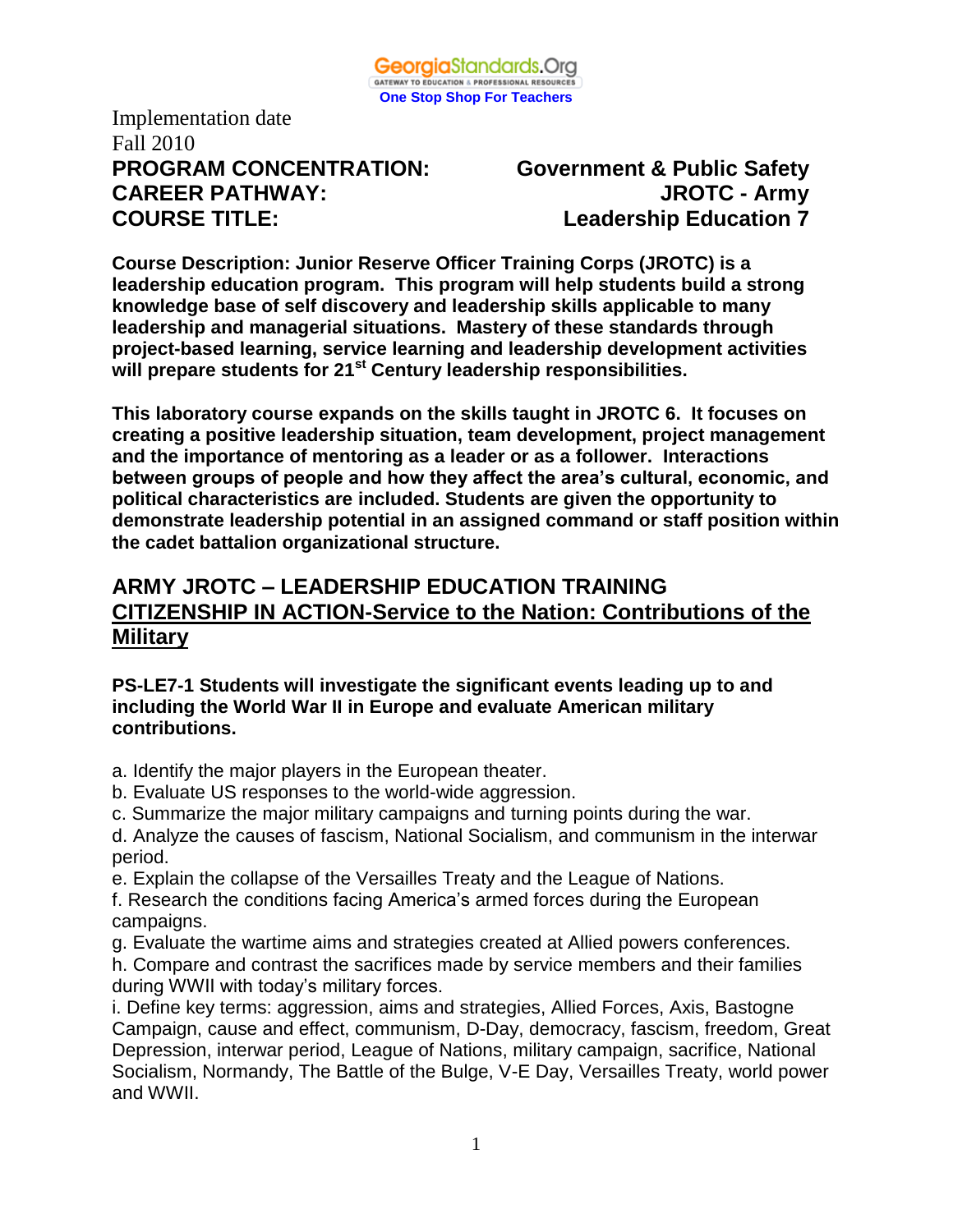#### **PS-LE7-2 Students will investigate the events leading up to and including the war in the Pacific and the end of Japanese aggression.**

a. Identify the major players in the Pacific theater.

b. Research key campaigns, conditions, and outcomes of military actions in the Pacific.

c. Compare and contrast the conditions that our nation faced fighting on two fronts with the conditions facing the opposing forces.

d. Summarize the reasons that Japan was so willing to make war with the United States.

e. Relate the sacrifices made by forces in WWII to the seven Army values.

f. Define key terms: 6<sup>th</sup> Army Rangers, 442d Infantry Regiment, Admiral Nimitz, Admiral Yamamoto, Bataan Death March, code breakers, Congressional Medal of Honor, Devine Wind, Guadalcanal, Internment, island hopping, Iwo Jima, Kamikaze, Leyte Gulf, Manhattan Project, Midway Island, Okinawa, Pearl Harbor, and Saipan.

#### **PS-LE7-3 Students will develop an understanding of America's past and present humanitarian efforts in Vietnam.**

a. Evaluate the humanitarian efforts made during and after the war in Vietnam.

b. Research current humanitarian efforts.

c. Assess the impact of past and present humanitarian efforts.

d. Outline the roles and responsibilities of people of faith, medics, and medical evacuation personnel during times of conflict.

e. Compare and contrast the sacrifices of the American Soldiers during the Vietnam conflict with today's Armed Forces.

f. Formulate a persuasive argument that supports the importance of humanitarian efforts.

g. Define key terms: Congressional Medal of Honor, dustoff, humanitarian, orphan, pacification, refugee, Viet Cong, and Vietnamese.

## *Academic Standard(s):*

**SSCG20 The student will describe the tools used to carry out United States foreign policy (diplomacy, economic, military and, humanitarian aid, treaties, sanctions, and military intervention).**

#### **SSWH17 The student will be able to identify the major political and economic factors that shaped world societies between World War I and World War II.**

c. Describe the rise of fascism in Europe and Asia by comparing the policies of Benito Mussolini in Italy, Adolf Hitler in Germany, and Hirohito in Japan.

e. Describe the nature of totalitarianism and the police state that existed in Russia, Germany, and Italy and how they differ from authoritarian governments.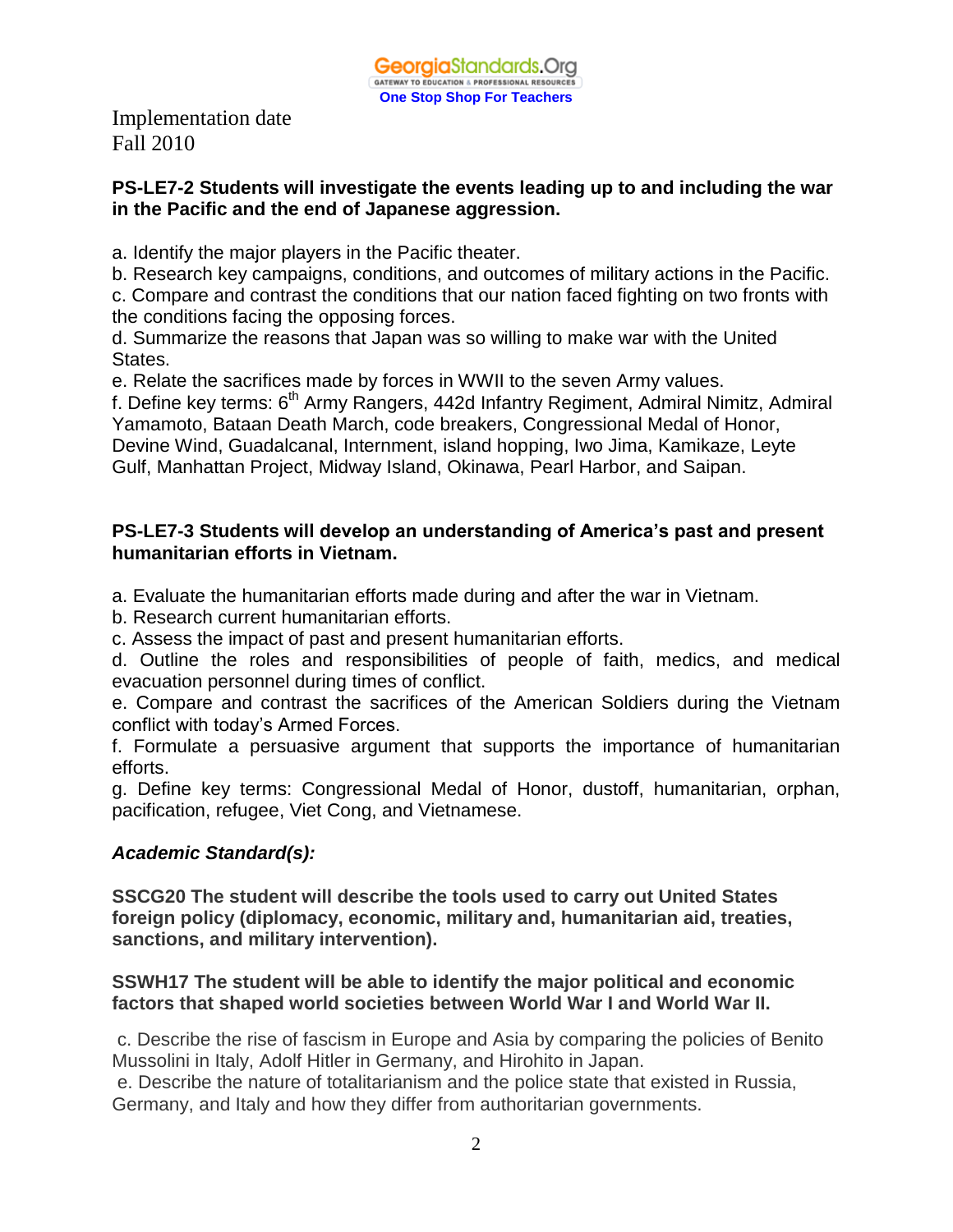

f. Explain the aggression and conflict leading to World War II in Europe and Asia including the Italian invasion of Ethiopia, the Spanish Civil War, the rape of Nanjing in China, and the German annexation of the Sudentenland

#### **SSUSH19. The student will identify the origins, major developments, and the domestic impact of World War II, especially the growth of the federal government.**

c. Explain major events including the lend-lease program, the Battle of Midway, D-Day, and the fall of Berlin.

d. Describe war mobilization, as indicated by rationing, war-time conversion, and the role of women in war industries.

#### **SSUSH20 The student will analyze the domestic and international impact of the Cold War on the United States.**

d. Describe the Vietnam War, the Tet offensive and growing opposition to the war.

## **Geography, Map Skills and Environmental Awareness: Exploring the World**

#### **PS-LE7-4 Students will investigate the causes and effects of a local environmental issue.**

a. Identify examples of air and water pollution.

b. Describe types of waste material.

c. Research the components that enable modern-day, properly engineered sanitary landfills to meet environmental standards

d. Determine how communities address environmental issues.

e. Evaluate recycling processes.

f. Define key terms: air emissions, ash, combustion, composting, incineration, landfill, leachate, liners, methane, pellitize, pollutants, pollution, recycling, searing, solid waste, source reduction, synthetic, and toxicity.

# **PS-LE7-5 Students will examine an environmental issue with global impact.**

a. Determine how countries work together to address global environmental problems. b. Evaluate the challenges facing the international community with respect to global

environmental issues.

c. Predict potential consequences if no actions are taken regarding global environmental problems.

d. Compare and contrast differing scientific opinions regarding the causes and solutions to environmental problems.

e. Define key terms: acid rain, carbon dioxide, deforestation, global warming, nuclear waste, and treaty.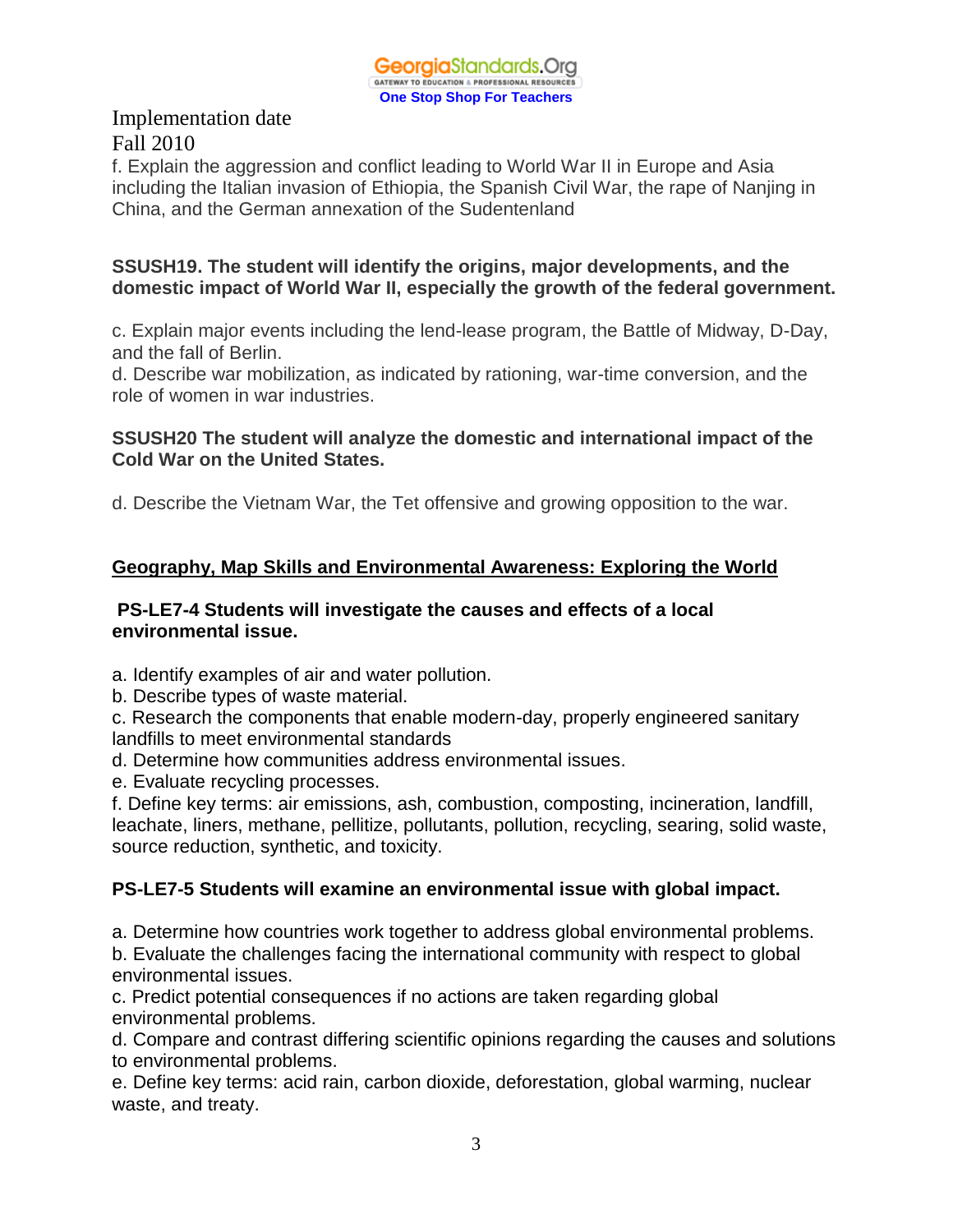## *Academic Standard(s):*

### **SB4 Students will assess the dependence of all organisms on one another and the flow of energy and matter within their ecosystems.**

a. Investigate the relationships among organisms, populations, communities, ecosystems, and biomes.

c. Relate environmental conditions to successional changes in ecosystems.

d. Assess and explain human activities that influence and modify the environment such as global warming, population growth, pesticide use, and water and power consumption.

e. Relate plant adaptations, including tropisms, to the ability to survive stressful environmental conditions.

f. Relate animal adaptations, including behaviors, to the ability to survive stressful environmental conditions.

# **SSWG1. The student will explain the physical aspects of geography.**

a. Describe the concept of place by explaining how physical characteristics such as landforms, bodies of water, climate, soils, natural vegetation, and animal life are used to describe a place.

c. Analyze the interrelationship between physical and human characteristics of a place.

#### **SSWG6. The student will describe the interaction of physical and human systems that have shaped contemporary Europe.**

g. Analyze the environmental issues associated with industrial and natural resources.

## **SSWG7. The student will describe the interaction of physical and human systems that have shaped contemporary Latin America.**

g. Analyze the impact of deforestation on Latin America and explain actions being taken.

h. Explain how Latin American countries are developing their resources to compete in the global market and develop industry such as Brazil.

## **SSWG8. The student will describe the interaction of physical and human systems that have shaped contemporary Canada and the United States.**

f. Analyze how transportation and communications improvements led to the growth of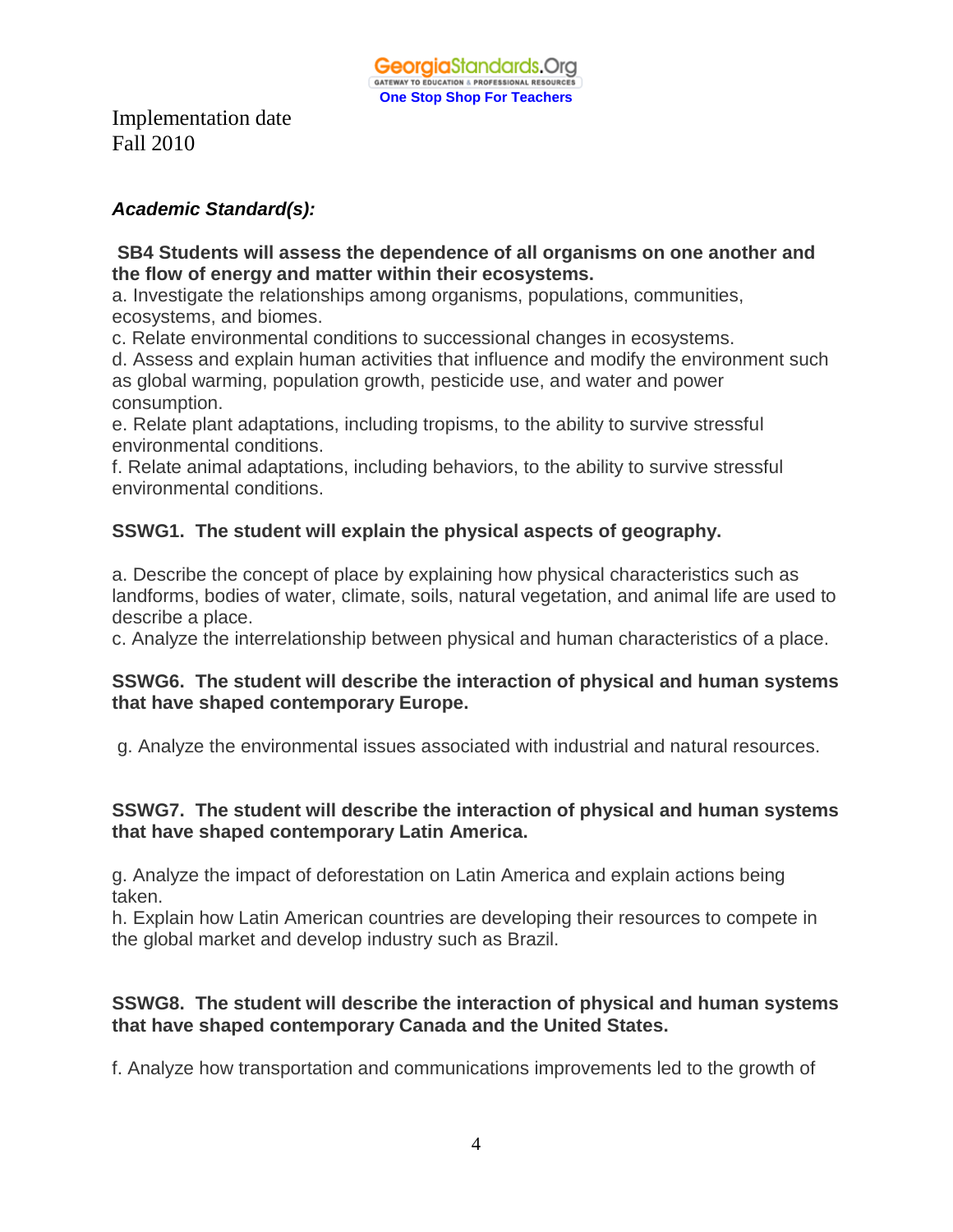

industry in the United States and the consequences of such growth especially environmentally for both Canada and the United States.

### **LEADERSHIP THEORY AND APPLICATION: Leader Development PS-LE7-6 Students will create a plan of action to develop leadership skills through the Leadership Development Program.**

- a. Synthesize past, present and future individual leadership opportunities.
- b. Formulate a written assessment of individual leadership abilities and potential using the three elements of the Leadership Assessment Process.
- c. Relate and model the seven values of leadership.
- d. Develop and enhance the conceptual, interpersonal and technical skills that support the 15 dimensions of leadership.
- e. Define key words: assess, conceptual skills, executing, interpersonal skills, technical skills.

# **PS-LE7-7 Students will create a Gantt chart to plan a project.**

- a. Sequence project management phases.
- b. Evaluate the critical components needed for successful project management.
- c. Create Gantt and PERT charts to plan a project.
- d. Implement the plan and monitor performance.
- e. Evaluate project results and make recommendations.

d. Define key terms: Gantt chart, implementation, PERT chart, and project management.

## **PS-LE7-8 Students will create a mentorship plan.**

a. Research the roles and responsibilities of a mentor.

b. Determine the seven ways mentors can gain the trust and respect of subordinates and/or mentees.

- c. Sequence the four phases of a mentoring program.
- d. Implement an ongoing mentorship plan within the cadet battalion leadership program.
- e. Define key words: bias, mentee, mentoring, socioeconomic, and stereotypes.

#### **PS-LE7-9 Students will demonstrate command and staff principles while performing the duties of an earned leadership position within the cadet battalion.**

- a. Fulfill roles and responsibilities of assigned leadership position.
- b. Collect information and advise the commander.
- c. Develop courses of action with recommendations to the commander.
- d. Translate decisions and plans into orders and translate orders to elements.
- e. Supervise execution of plans and orders.
- f. Take actions to carry out commander's intentions.
- g. Apply regulations and policies to the cadet organization.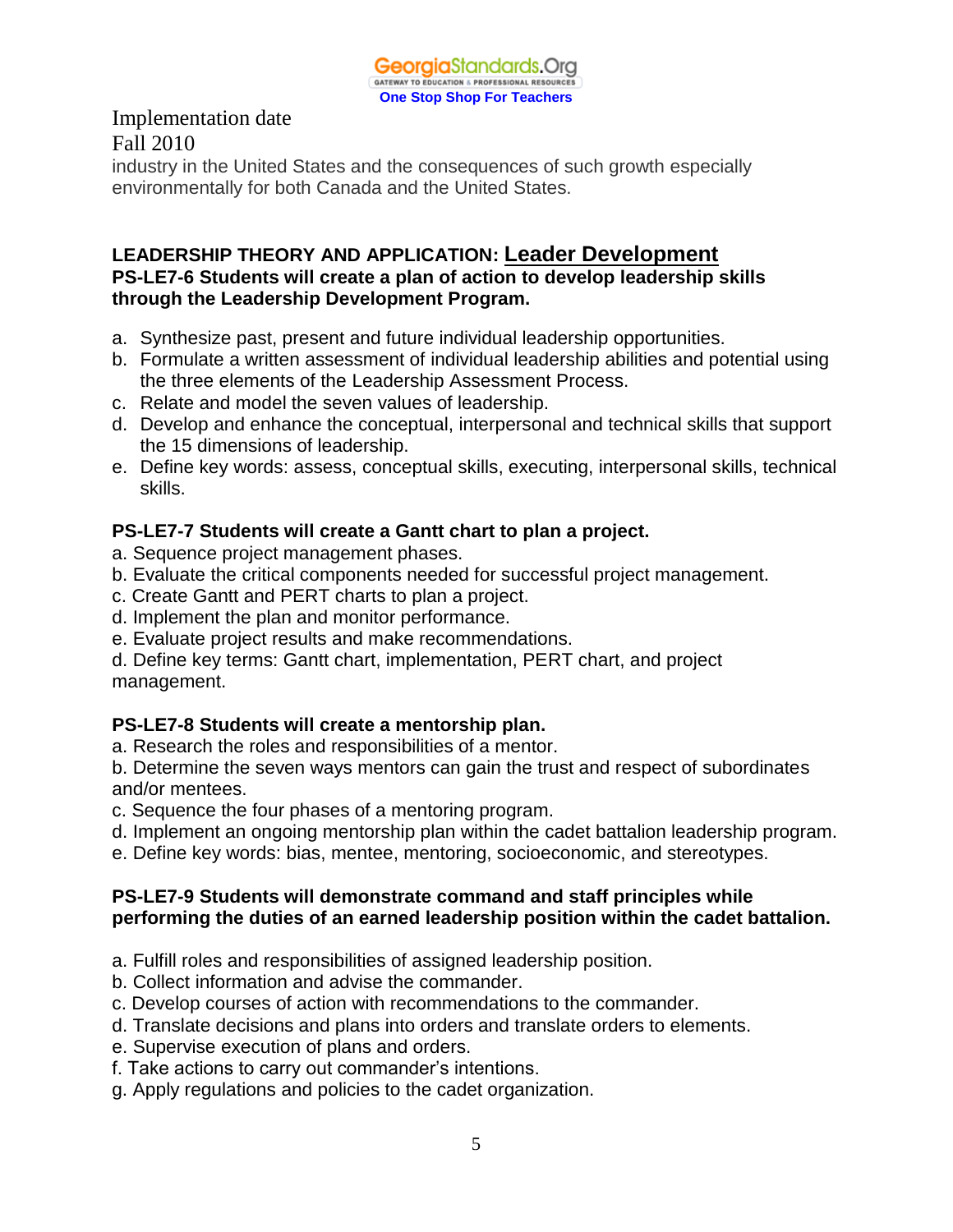

Implementation date Fall 2010 h. Define Key words: Coordinating staff, course of action, echelon, personal staff, and special staff.

### *Academic Standard(s):*

### **SSEF2. The student will give examples of how rational decision making entails comparing the marginal benefits and the marginal costs of an action.**

b. Explain that rational decisions occur when the marginal benefits of an action equal or exceed the marginal costs.

#### **MC4P3. Students will communicate mathematically.**

a. Organize and consolidate their mathematical thinking through communication.

b. Communicate their mathematical thinking coherently and clearly to peers, teachers, and others.

c. Analyze and evaluate the mathematical thinking and strategies of others.

d. Use the language of mathematics to express mathematical ideas precisely

## **MM3P5. Students will represent mathematics in multiple ways.**

a. Create and use representations to organize, record, and communicate mathematical ideas.

b. Select, apply, and translate among mathematical representations to solve problems.

c. Use representations to model and interpret physical, social, and mathematical phenomena

#### **MLIII.CU1. The students understand and discuss perspectives, practices, and products of the cultures studied and how they are interrelated. The students:**

a. Participate in real or simulated cultural events.

b. Discuss patterns of behavior typically associated with culture(s).

**ELA11LSV2. The student formulates reasoned judgments about written and oral communication in various media genres. The student delivers focused, coherent, and polished presentations that convey a clear and distinct perspective, demonstrate solid reasoning, and combine traditional rhetorical strategies of narration, exposition, persuasion, and description.**

c. Analyzes effective speeches made for a variety of purposes and prepares and delivers a speech containing these same features.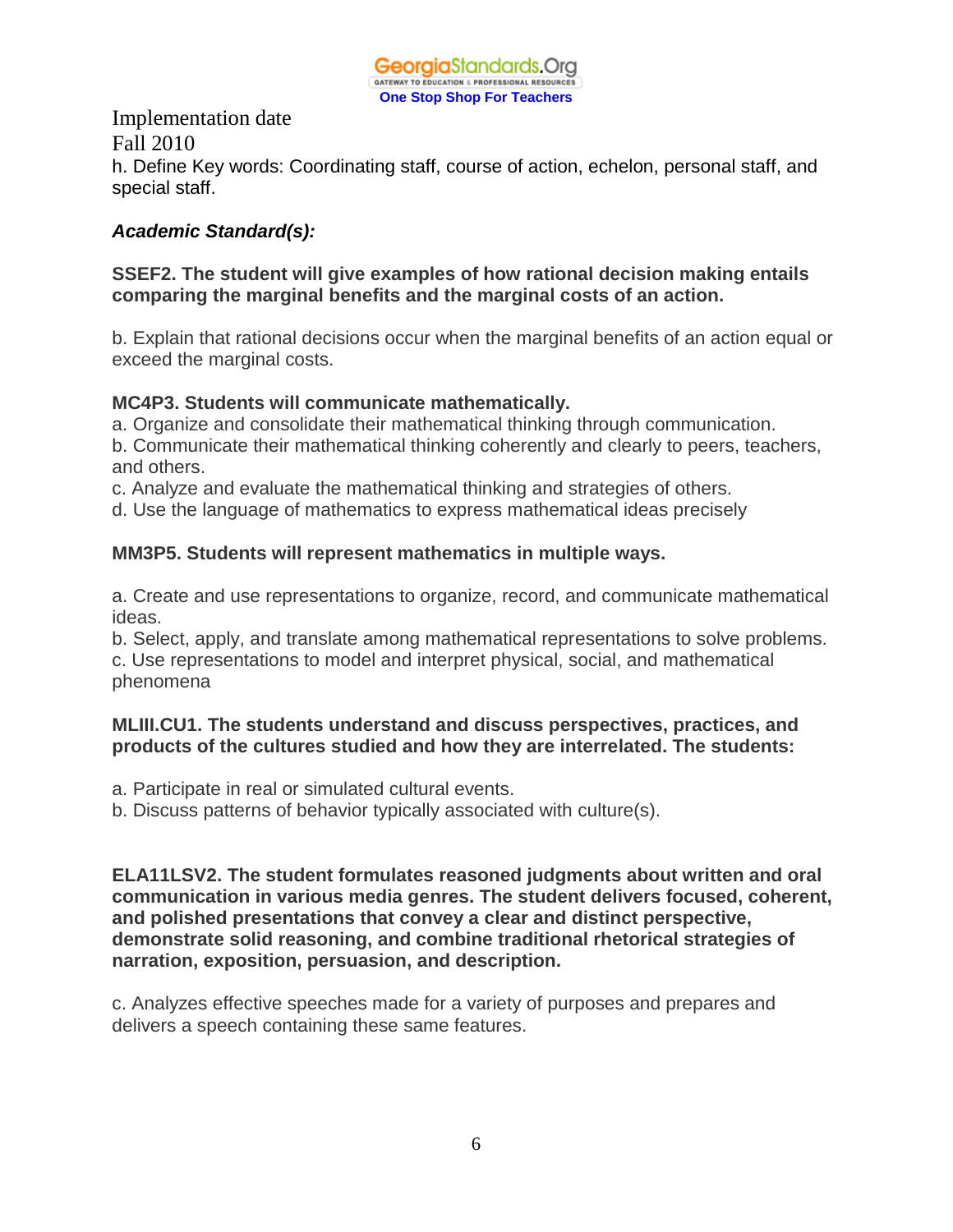

### Implementation date Fall 2010 **FOUNDATIONS for SUCCESS – TEACHING SKILLS**

#### **PS-LE7-10 Students will teach and co-facilitate Junior ROTC curriculum subjects as student instructors.**

a. Evaluate the importance of motivation, learning outcomes, training aids, lesson plans and content knowledge to teach successfully.

b. Create effective learning outcomes.

c. Summarize six essential tips for lesson plan development.

d. Teach and/or facilitate with targeted competencies and supporting learning objectives.

d. Define key words: competency, learning objectives, learning outcomes, lesson plan, measurable, prerequisite, and training aids.

#### *Academic Standard(s):*

**ELA11LSV2. The student formulates reasoned judgments about written and oral communication in various media genres. The student delivers focused, coherent, and polished presentations that convey a clear and distinct perspective, demonstrate solid reasoning, and combine traditional rhetorical strategies of narration, exposition, persuasion, and description.**

c. Analyzes effective speeches made for a variety of purposes and prepares and delivers a speech containing these same features.

# **FOUNDATIONS for SUCCESS – CADET CHALLENGE**

#### **PS-LE7-11 Students will develop a personal exercise program and learn to take responsibility for their actions and choices.**

a. Compare the Cadet Challenge to the Presidential Physical Fitness Award.

b. Participate in the Cadet Challenge fitness assessment and appropriate health related activities.

c. Use fitness assessment results to establish individual goals for all five health related fitness components.

d. Develop a personal fitness plan to attain individual goals.

e. Assess personal fitness outcomes following a period of training.

f. Create a personal fitness plan that promotes health related fitness, stress reduction and weight control in school and non-school settings.

g. Define key words: aerobic, anaerobic, calisthenics, cardio respiratory, isokinetic, isometric, isotonic, obesity and tone.

## *Academic Standard(s):*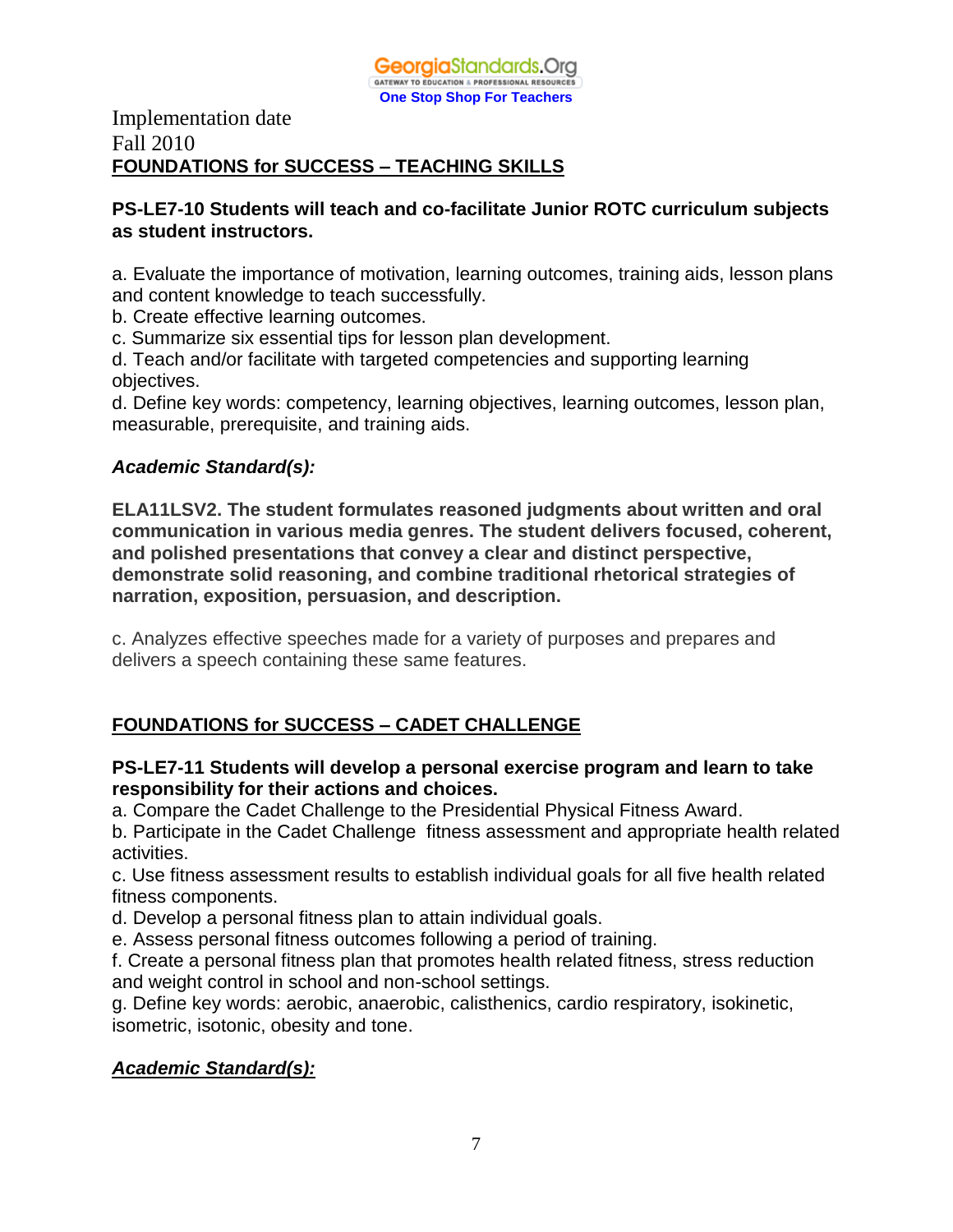#### Implementation date Fall 2010 **MM1A1. Students will explore and interpret the characteristics of functions, using graphs, tables, and simple algebraic techniques.**

e. Relate to a given context the characteristics of a function, and use graphs and tables to investigate its behavior.

#### **SAP2. Students will analyze the interdependence of the integumentary, skeletal, and muscular systems as these relate to the protection, support and movement of the human body.**

b. Explain how the skeletal structures provide support and protection for tissues, and function together with the muscular system to make movements possible.

#### **SCSh4. Students will use tools and instruments for observing, measuring, and manipulating scientific equipment and materials.**

a. Develop and use systematic procedures for recording and organizing information.

b. Use technology to produce tables and graphs.

# **Foundations for Success: Making a Difference with Service Learning.**

# **PS-LE7-12 Students will prepare a service learning project.**

a. Identify the steps needed to conduct a service learning project.

- b. Identify the essential components of a service learning project.
- c. Assess the role of teamwork in completing a service learning project.
- d. Develop a service learning plan.

e. Define key words: experiential learning, exploratory project, field education, problembased learning, and training.

# **PS-LE7-13 Students will evaluate the effectiveness of a service learning project.**

a. Relate the projected goal of a service learning project to the project results.

b. Assess the role of structured reflection in extending learning.

c. Evaluate a service learning experience using the four quadrant model.

d. Define key words: advocacy service, after-action-review, analysis, direct service, indirect service, integration, observation, placement, and project.

# *Academic Standard(s):*

**SSCG7. The student will describe how thoughtful and effective participation in civic life is characterized by obeying the law, paying taxes, serving on a jury, participating in the political process, performing public service, registering for**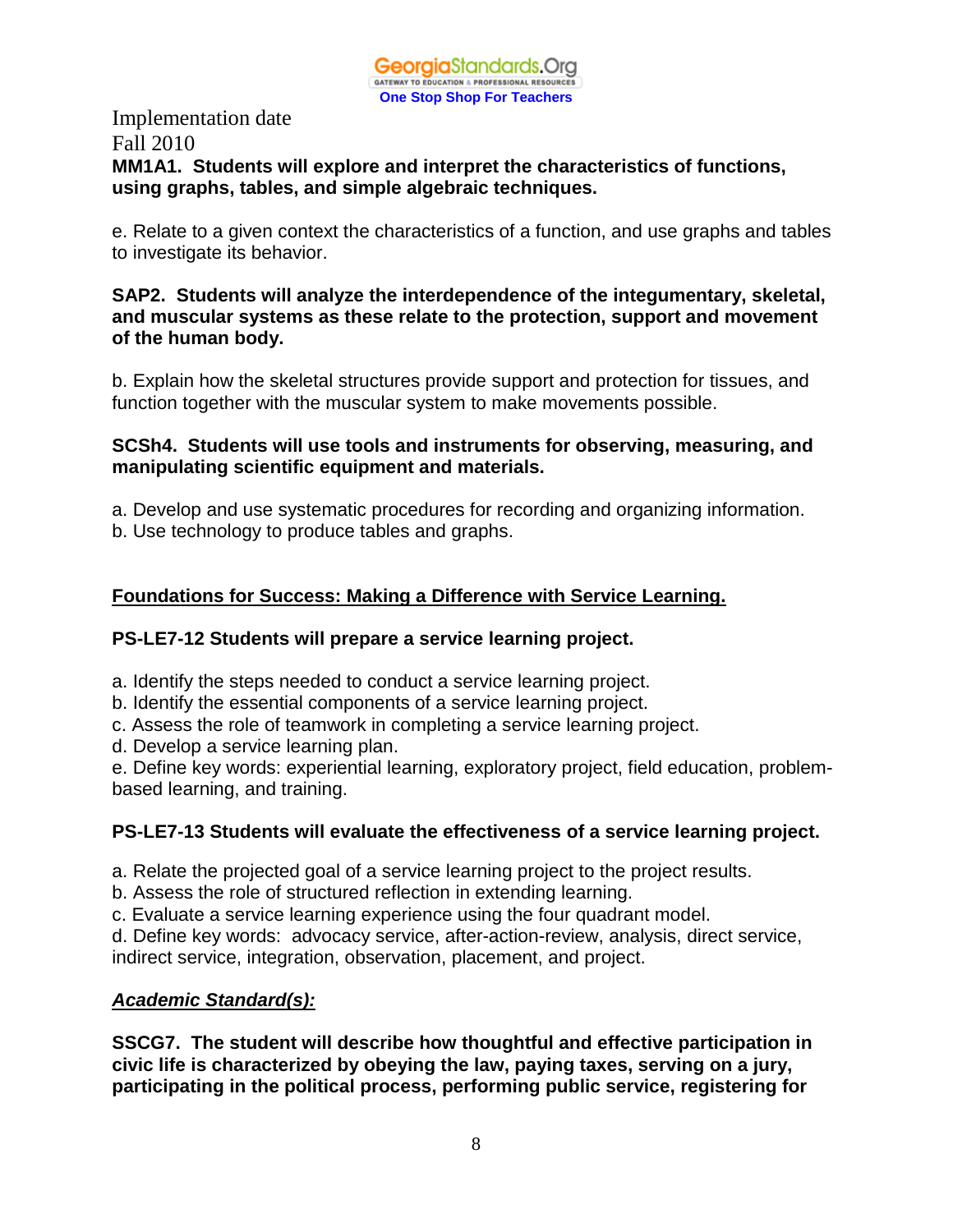

## Implementation date Fall 2010 **military duty, being informed about current issues, and respecting differing opinions.**

#### **SCSh4. Students will use tools and instruments for observing, measuring, and manipulating scientific equipment and materials.**

- a. Develop and use systematic procedures for recording and organizing information.
- b. Use technology to produce tables and graphs.
- c. Use technology to develop, test, and revise experimental or mathematical models.

#### **MM1P5. Students will represent mathematics in multiple ways.**

c. Use representations to model and interpret physical, social, and mathematical phenomena.

## **Reading Across the Curriculum**

#### **Reading Standard Comment**

After the elementary years, students engage in reading for learning. This process sweeps across all disciplinary domains, extending even to the area of personal they experience text in all genres and modes of discourse. In the study of various disciplines of learning (language arts, mathematics, science, social studies), students must learn through reading the communities of discourse of each of those disciplines. Each subject has its own specific vocabulary, and for students to excel in all subjects, they must learn the specific vocabulary of those subject areas in context.

Beginning with the middle grades years, students begin to self-select reading materials based on personal interests established through classroom learning. Students become curious about science, mathematics, history, and literature as they form contexts for those subjects related to their personal and classroom experiences. As students explore academic areas through reading, they develop favorite subjects and become confident in their verbal discourse about those subjects.

Reading across curriculum content develops both academic and personal interests in students. As students read, they develop both content and contextual vocabulary. They also build good habits for reading, researching, and learning. The Reading Across the Curriculum standard focuses on the academic and personal skills students acquire as they read in all areas of learning.

Students will enhance reading in all curriculum areas by:

a. Reading in all curriculum areas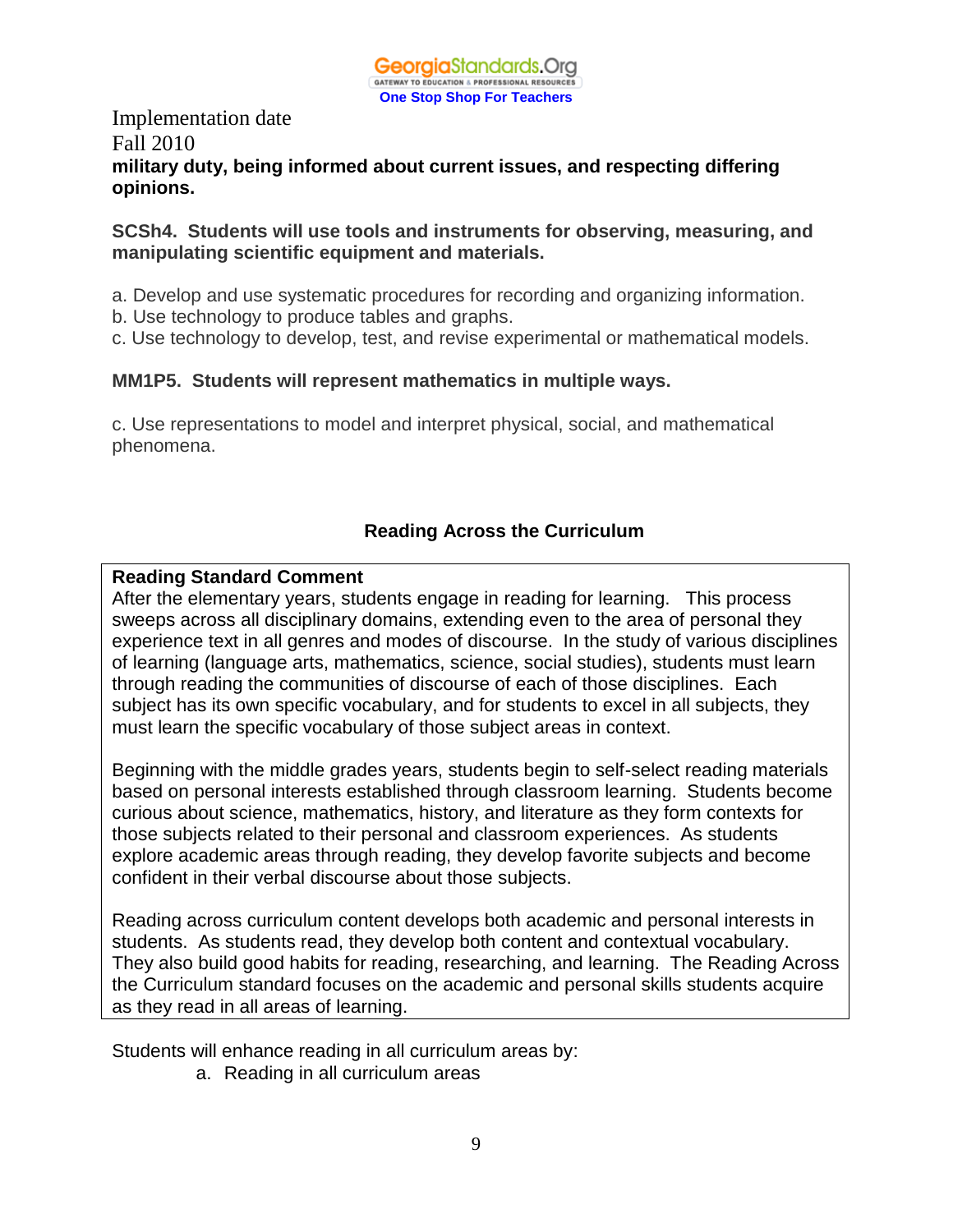**Georgia**Standards.Org GATEWAY TO EDUCATION & PROFESSIONAL RESOURCE **One Stop Shop For Teachers**

Implementation date Fall 2010

- Read a minimum of 25 grade-level appropriate books per year from a variety of subject disciplines and participate in discussions related to curricular learning in all areas.
- Read both informational and fictional texts in a variety of genres and modes of discourse.
- Read technical texts related to various subject areas.
- b. Discussing books
	- Discuss messages and themes from books in all subject areas.
	- Respond to a variety of texts in multiple modes of discourse.
	- Relate messages and themes from one subject area to messages and themes in another area.
	- Evaluate the merit of texts in every subject discipline.
	- Examine author's purpose in writing.
	- Recognize the features of disciplinary texts.
- c. Building vocabulary knowledge
	- Demonstrate an understanding of contextual vocabulary in various subjects.
	- Use content vocabulary in writing and speaking.
	- Explore understanding of new words found in subject area texts.
- d. Establishing context
	- Explore life experiences related to subject area content.
	- Discuss in both writing and speaking how certain words are subject area related.
	- Determine strategies for finding content and contextual meaning for unknown words.

# **CTAE Foundation Skills**

The Foundation Skills for Career, Technical and Agricultural Education (CTAE) are critical competencies that students pursuing any career pathway should exhibit to be successful. As core standards for all career pathways in all program concentrations, these skills link career, technical and agricultural education to the state's academic performance standards.

The CTAE Foundation Skills are aligned to the foundation of the U. S. Department of Education's 16 Career Clusters. Endorsed by the National Career Technical Education Foundation (NCTEF) and the National Association of State Directors of Career Technical Education Consortium (NASDCTEc), the foundation skills were developed from an analysis of all pathways in the sixteen occupational areas. These standards were identified and validated by a national advisory group of employers, secondary and postsecondary educators, labor associations, and other stakeholders. The Knowledge and Skills provide learners a broad foundation for managing lifelong learning and career transitions in a rapidly changing economy.